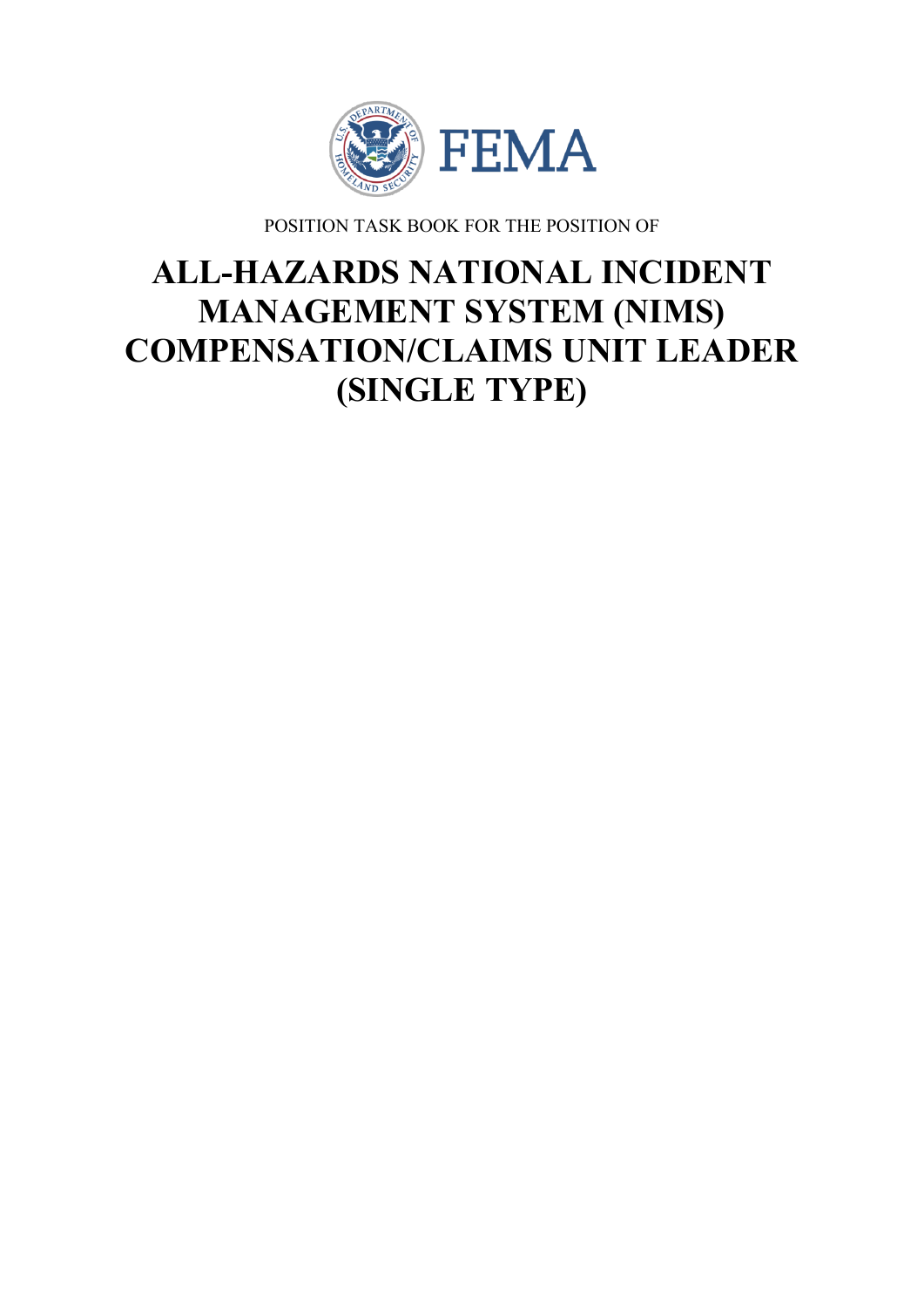# **COMPENSATION/CLAIMS UNIT LEADER (SINGLE TYPE)**

# *1. Competency:* **Assume position responsibilities**

*Description:* Successfully assume the role of Compensation and Claims Unit Leader and initiate position activities at the appropriate time according to the following behaviors

#### *1a. Behavior:* **Obtain information relevant to position assignment**

| <b>TASK</b>                                                                                                                                                                                                                                                                                                                                                                                                                                                                                                                                                                          | <b>CODE</b> | <b>EVALUATION</b><br><b>RECORD#</b> | <b>EVALUATOR</b><br><b>INITIALS AND</b><br><b>DATE</b> |
|--------------------------------------------------------------------------------------------------------------------------------------------------------------------------------------------------------------------------------------------------------------------------------------------------------------------------------------------------------------------------------------------------------------------------------------------------------------------------------------------------------------------------------------------------------------------------------------|-------------|-------------------------------------|--------------------------------------------------------|
| 1. Obtain and review incident medical plan.                                                                                                                                                                                                                                                                                                                                                                                                                                                                                                                                          | E, F, I     |                                     |                                                        |
| 2. Obtain and review necessary documentation:<br>• Copy of Delegation of Authority, Letter of Expectation,<br>Letter of Agreement or Memorandum of Understanding<br>(MOU)<br>• Applicable plans and reports<br>• Directories: phone, notification<br>• Written incident status summary<br>• Authorizations: cell phones, rental vehicles, computers                                                                                                                                                                                                                                  | E, F, I     |                                     |                                                        |
| 3. Receive briefing from the Finance/Administration Section<br>Chief or outgoing Compensation and Claims Unit Leader:<br>• Meetings and briefings schedule<br>• Situational assessment<br>• Incident objectives<br>$\bullet$ Strategy<br>• Hazards to incident personnel and public<br>• Agencies/jurisdictions involved<br>• Organizational structure<br>• Resources summary<br>• Logistical needs<br>• Ordering procedures<br>• Incident priorities and status: life safety, incident<br>stabilization, property and environment<br>• Timing and scheduling<br>• Expected products | E, F, I     |                                     |                                                        |

#### *1b. Behavior:* **Establish or determine organizational structure, resource and staffing needs**

| <b>TASK</b>                                                                                                                                                                                                                                                                                                                                                       | <b>CODE</b> | <b>EVALUATION</b><br><b>RECORD#</b> | <b>EVALUATOR</b><br><b>INITIALS AND</b><br><b>DATE</b> |
|-------------------------------------------------------------------------------------------------------------------------------------------------------------------------------------------------------------------------------------------------------------------------------------------------------------------------------------------------------------------|-------------|-------------------------------------|--------------------------------------------------------|
| 4. Evaluate staffing needs required to manage the unit:<br>• Ensure consistency with National Incident Management<br>System (NIMS) organizational structure<br>• Identify training opportunities<br>• Ensure use of established procedures for ordering<br>resources<br>• Request appropriate technical specialists to assist with<br>special incident conditions | E, F, I     |                                     |                                                        |
| <b>5.</b> Utilize unit personnel:<br>• Establish appropriate organization and assign roles and<br>responsibilities, while maintaining span of control                                                                                                                                                                                                             | E, F, I     |                                     |                                                        |

#### *1c. Behavior:* **Ensure readiness for assignment**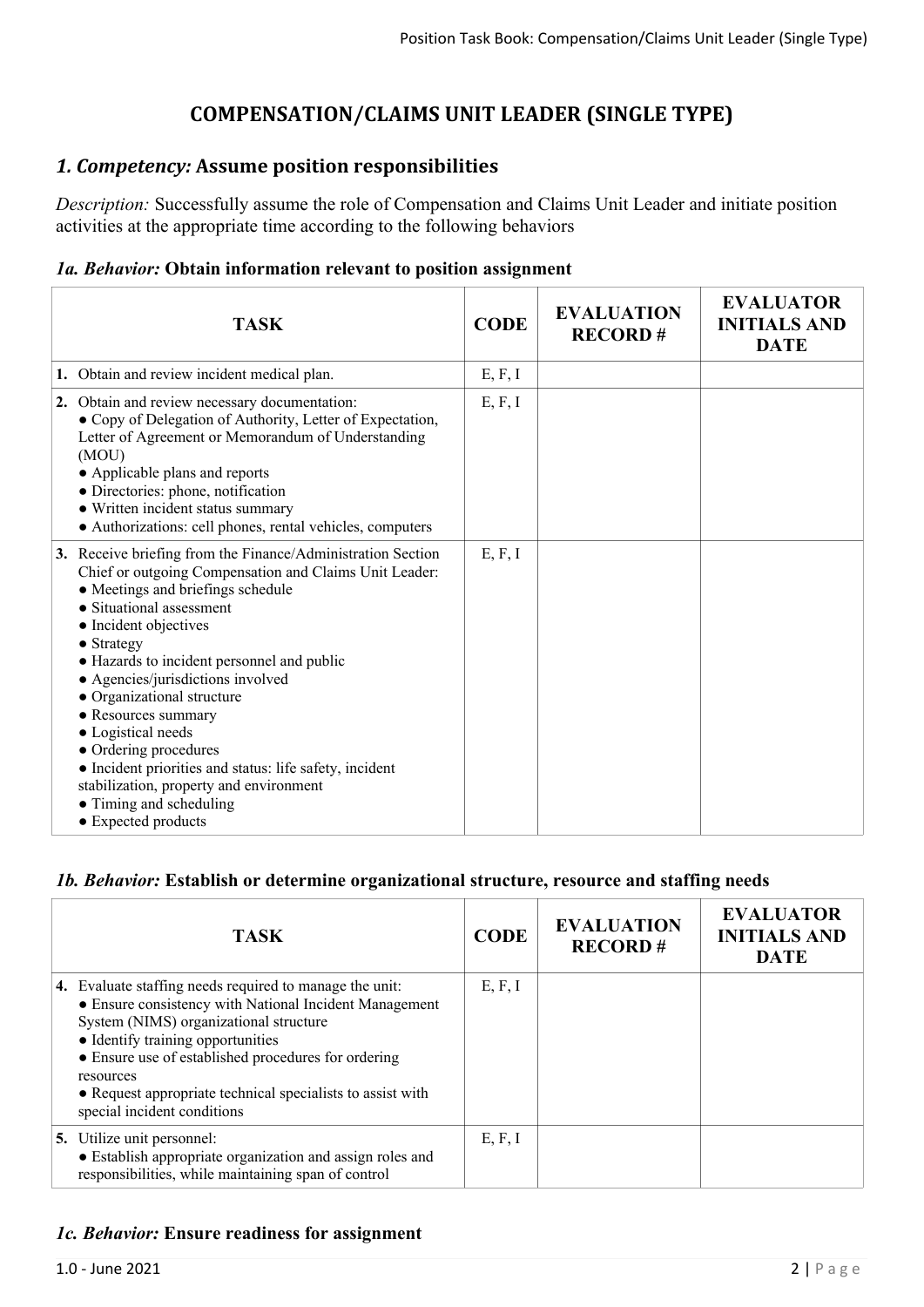| <b>TASK</b>                                                                                                                                                                                                                                                                                                                                                                                                                                                                                                                                                                                                                  | <b>CODE</b> | <b>EVALUATION</b><br><b>RECORD#</b> | <b>EVALUATOR</b><br><b>INITIALS AND</b><br><b>DATE</b> |
|------------------------------------------------------------------------------------------------------------------------------------------------------------------------------------------------------------------------------------------------------------------------------------------------------------------------------------------------------------------------------------------------------------------------------------------------------------------------------------------------------------------------------------------------------------------------------------------------------------------------------|-------------|-------------------------------------|--------------------------------------------------------|
| 6. Arrive properly equipped at designated time and location and<br>check in according to agency/organization guidelines:<br>• Arrive with go-kit and any additional equipment<br>• Carry out check-in procedures and ensure assigned<br>personnel do the same                                                                                                                                                                                                                                                                                                                                                                | E, F, I     |                                     |                                                        |
| 7. Obtain complete incident and logistical information:<br>• Incident name, number, anticipated duration, size, type,<br>responsibilities and expectations<br>• Reporting time and location<br>• Transportation arrangements and travel routes<br>• Contact procedures during travel (telephone/radio)<br>• Expected working conditions<br>• Personal Protective Equipment (PPE)<br>• Security measures<br>• Updated contact information and information links                                                                                                                                                               | E, F, I     |                                     |                                                        |
| 8. Obtain, assemble and prepare information and materials for<br>go-kit. The kit should contain critical items for the<br>assignment and be easily transportable:<br>• Supplies:<br>$\circ$ Office supplies appropriate to the function<br>○ Authority Having Jurisdiction (AHJ) identification<br>badge and qualification card<br>• Reference materials:<br>o Functional guidelines relative to incident type (agency<br>guidance or other functional guidelines)<br>○ AHJ operations guides or other operational guides<br>· Position manuals<br>$\bullet$ • Forms:<br>○ Agency-specific forms appropriate to the function | E, F, I     |                                     |                                                        |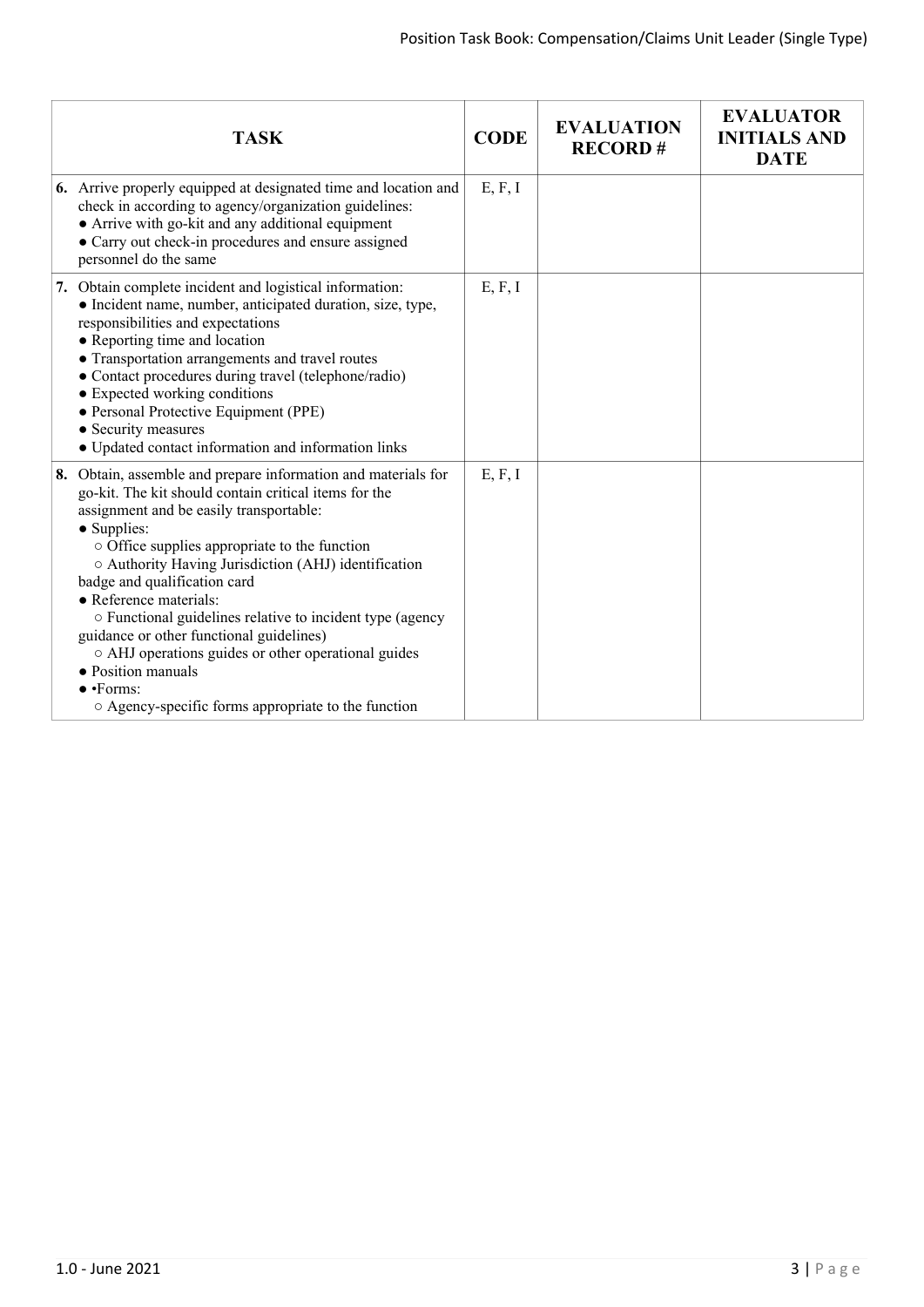# *2. Competency:* **Communicate effectively**

*Description:* Use suitable communication techniques to share relevant information with appropriate personnel on a timely basis to accomplish objectives in a potentially rapidly changing environment.

|  |  |  |  |  | 2a. Behavior: Ensure the exchange of relevant information during briefings |  |  |
|--|--|--|--|--|----------------------------------------------------------------------------|--|--|
|--|--|--|--|--|----------------------------------------------------------------------------|--|--|

| <b>TASK</b>                                                                                                                                                                                                 | <b>CODE</b> | <b>EVALUATION</b><br><b>RECORD#</b> | <b>EVALUATOR</b><br><b>INITIALS AND</b><br><b>DATE</b> |
|-------------------------------------------------------------------------------------------------------------------------------------------------------------------------------------------------------------|-------------|-------------------------------------|--------------------------------------------------------|
| 9. Lead staff briefings and debriefings                                                                                                                                                                     | E, F, I     |                                     |                                                        |
| 10. Prepare for and participate in briefings:<br>• Ensure briefings are accurate, timely and include<br>appropriate personnel<br>• Brief external support organizations<br>• Share and evaluate information |             |                                     |                                                        |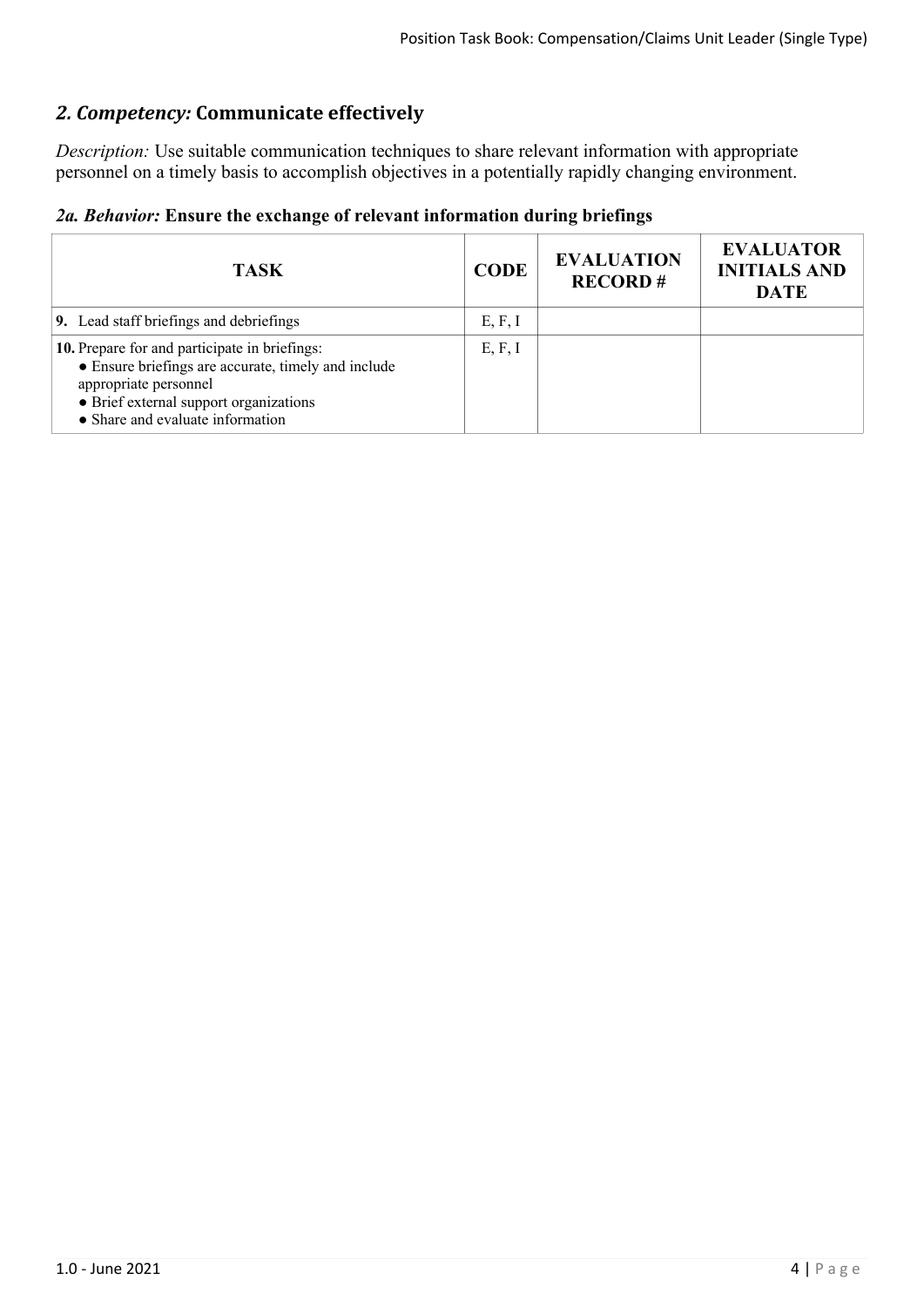# *3. Competency:* **Lead assigned personnel**

*Description:* Influence, lead and direct assigned personnel to accomplish objectives and desired outcomes in a potentially rapidly changing environment.

| 3a. Behavior: Model leadership values and principles |  |  |  |  |  |  |  |
|------------------------------------------------------|--|--|--|--|--|--|--|
|------------------------------------------------------|--|--|--|--|--|--|--|

| <b>TASK</b>                                                                                                                                                                                                                                                                                           | <b>CODE</b>      | <b>EVALUATION</b><br><b>RECORD#</b> | <b>EVALUATOR</b><br><b>INITIALS AND</b><br><b>DATE</b> |
|-------------------------------------------------------------------------------------------------------------------------------------------------------------------------------------------------------------------------------------------------------------------------------------------------------|------------------|-------------------------------------|--------------------------------------------------------|
| 11. Create a positive work environment:<br>• Communicate leader's intent and guidance<br>• Manage unit and its activities effectively<br>• Proactively assume responsibility for the unit and initiate<br>action                                                                                      | E, F, I          |                                     |                                                        |
| 12. Establish and maintain positive interpersonal and<br>interagency working relationships:<br>• Understand scope, roles, responsibilities, jurisdiction and<br>authority of responding agencies                                                                                                      | E, F, I          |                                     |                                                        |
| 13. Exhibit principles of duty, respect and integrity as a leader.                                                                                                                                                                                                                                    | C, E, F, J,<br>T |                                     |                                                        |
| 14. Understand and comply with NIMS/Incident Command<br>System (ICS) concepts and principles:<br>• Establish and modify an effective organization based on<br>changing incident and resource conditions<br>• Maintain appropriate span of control<br>• Act as a representative of incident leadership | E, F, I          |                                     |                                                        |

#### *3b. Behavior:* **Communicate incident priorities and supervise personnel**

| <b>TASK</b>                                                                                                                                                                                                                                                                                                                                                                                          | <b>CODE</b> | <b>EVALUATION</b><br><b>RECORD#</b> | <b>EVALUATOR</b><br><b>INITIALS AND</b><br><b>DATE</b> |
|------------------------------------------------------------------------------------------------------------------------------------------------------------------------------------------------------------------------------------------------------------------------------------------------------------------------------------------------------------------------------------------------------|-------------|-------------------------------------|--------------------------------------------------------|
| 15. Communicate with assigned personnel:<br>• 1 Communicate priorities, objectives, strategies and any<br>changes<br>• Inform personnel of their assigned tasks and expectations<br>• Clearly explain conflict resolution procedures and ensure<br>that personnel understand<br>• Ensure that assigned objectives and expectations for the<br>operational period are reasonable and accurate         | E, F, I     |                                     |                                                        |
| 16. Ensure debriefings occur and participate as necessary:<br>• Ensure incident situation status information is current and<br>complete                                                                                                                                                                                                                                                              | E, F, I     |                                     |                                                        |
| 17. Ensure that staff follows all applicable agency/jurisdiction<br>policies, contracts, standard operating procedures and<br>agreements:<br>• Federal, state, local, tribal, territorial and regional<br>relationships, as appropriate<br>• Roles and responsibilities of potential responder agencies<br>• Scope, jurisdiction and authority of potential responder<br>agencies' contingency plans | E, F, I     |                                     |                                                        |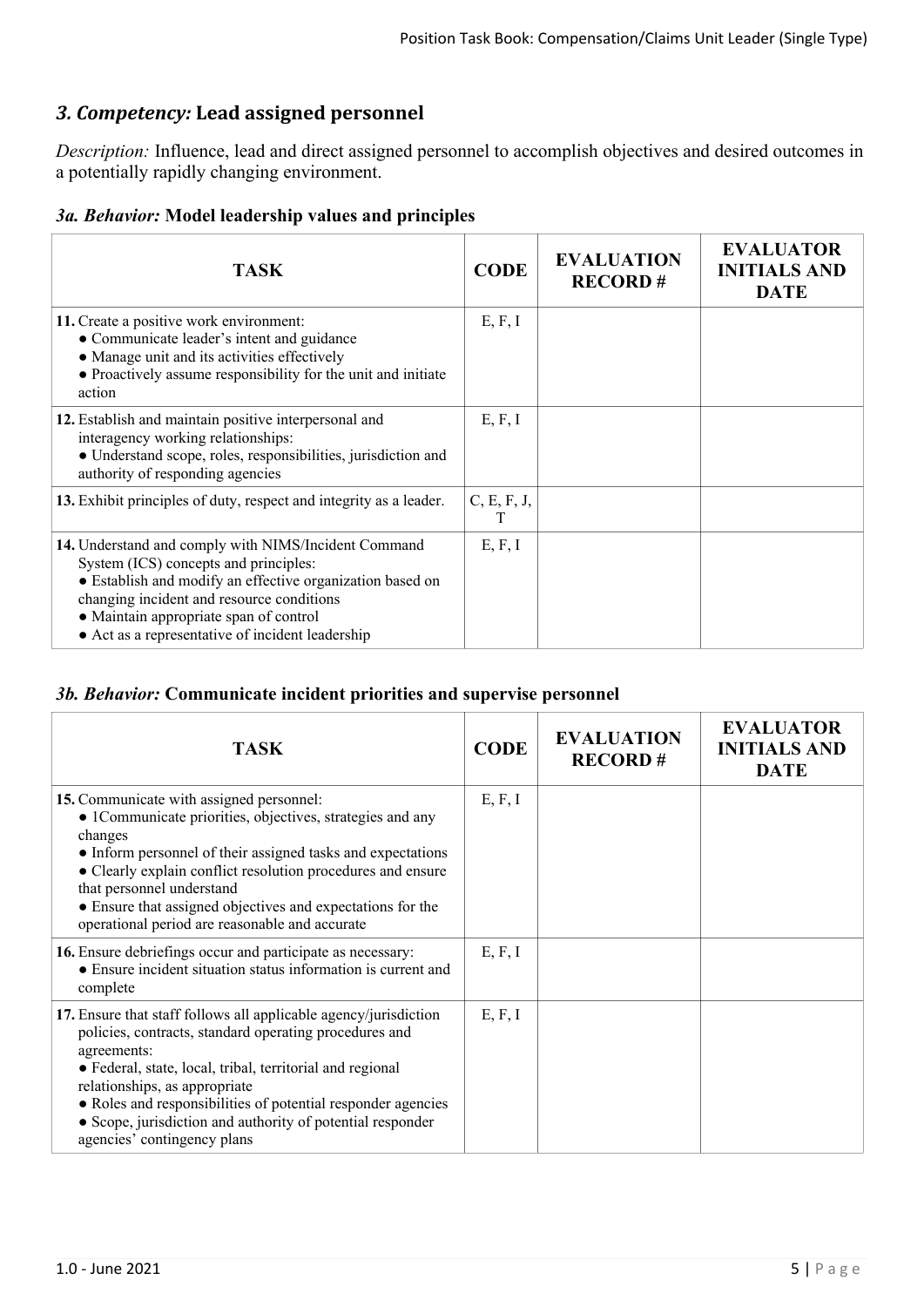| <b>18.</b> Supervise and hold personnel accountable for executing<br>assigned tasks:<br>• Identify and promptly resolve disagreements, issues and<br>misunderstandings<br>• Prioritize work while considering immediate support for | E, F, I |  |
|-------------------------------------------------------------------------------------------------------------------------------------------------------------------------------------------------------------------------------------|---------|--|
| incident operations                                                                                                                                                                                                                 |         |  |
|                                                                                                                                                                                                                                     |         |  |

## *3c. Behavior:* **Ensure the health, safety, welfare and accountability of assigned personnel**

| <b>TASK</b>                                                                                                                                                                                                                                                                                                                                                                                                                                                                                                                                                                                                                                                                                                                                              | <b>CODE</b> | <b>EVALUATION</b><br><b>RECORD#</b> | <b>EVALUATOR</b><br><b>INITIALS AND</b><br><b>DATE</b> |
|----------------------------------------------------------------------------------------------------------------------------------------------------------------------------------------------------------------------------------------------------------------------------------------------------------------------------------------------------------------------------------------------------------------------------------------------------------------------------------------------------------------------------------------------------------------------------------------------------------------------------------------------------------------------------------------------------------------------------------------------------------|-------------|-------------------------------------|--------------------------------------------------------|
| 19. Demonstrate knowledge of and comply with relevant health<br>and safety requirements:<br>• Direct and oversee unit operations to ensure compliance<br>with health and safety considerations and guidelines<br>• Coordinate with the Safety Officer to ensure that assigned<br>personnel follow safety guidelines                                                                                                                                                                                                                                                                                                                                                                                                                                      | E, F, I     |                                     |                                                        |
| 20. Evaluate mental and physical fatigue of assigned personnel:<br>• Ensure adequate rest is provided to section personnel                                                                                                                                                                                                                                                                                                                                                                                                                                                                                                                                                                                                                               | E, F, I     |                                     |                                                        |
| 21. Recognize potentially hazardous situations, inform assigned<br>personnel of hazards and take precautions to mitigate risk:<br>• Adjust operations in response to hazards, weather and<br>other relevant events                                                                                                                                                                                                                                                                                                                                                                                                                                                                                                                                       | E, F, I     |                                     |                                                        |
| 22. Report or explain the procedures for reporting unexpected<br>occurrences, such as fire, death, injury, illness, exposure to<br>pathogens or hazardous materials (HAZMAT), accident,<br>political contact or property loss or damage:<br>• Ensure report contains nature of event, location,<br>magnitude, personnel involved and initial action taken (such<br>as helicopter picking up injured or an appropriate subsequent<br>action)<br>• Ensure the protection of Personally Identifiable<br>Information (PII) while reporting<br>• Obtain information from the following sources regarding<br>special hazards, threats or unexpected occurrences:<br>subordinates, personal observation, other incident personnel<br>and off-incident personnel | E, F, I     |                                     |                                                        |

### *3d. Behavior:* **Identify opportunities and meet requirements to provide equal access and reasonable accommodation in all activities**

| <b>TASK</b>                                                                                                                           | <b>CODE</b> | <b>EVALUATION</b><br><b>RECORD#</b> | <b>EVALUATOR</b><br><b>INITIALS AND</b><br><b>DATE</b> |
|---------------------------------------------------------------------------------------------------------------------------------------|-------------|-------------------------------------|--------------------------------------------------------|
| 23. Demonstrate the ability to assess and monitor for physical<br>access, programmatic access and effective communications<br>access. | E, F, I, J  |                                     |                                                        |
| 24. Demonstrate the ability to identify opportunities for<br>universal accessibility.                                                 | E, F, I, J  |                                     |                                                        |
| 25. Provide equal access, disability accommodations and access<br>and functional needs (AFN) accommodations.                          | E, F, I, J  |                                     |                                                        |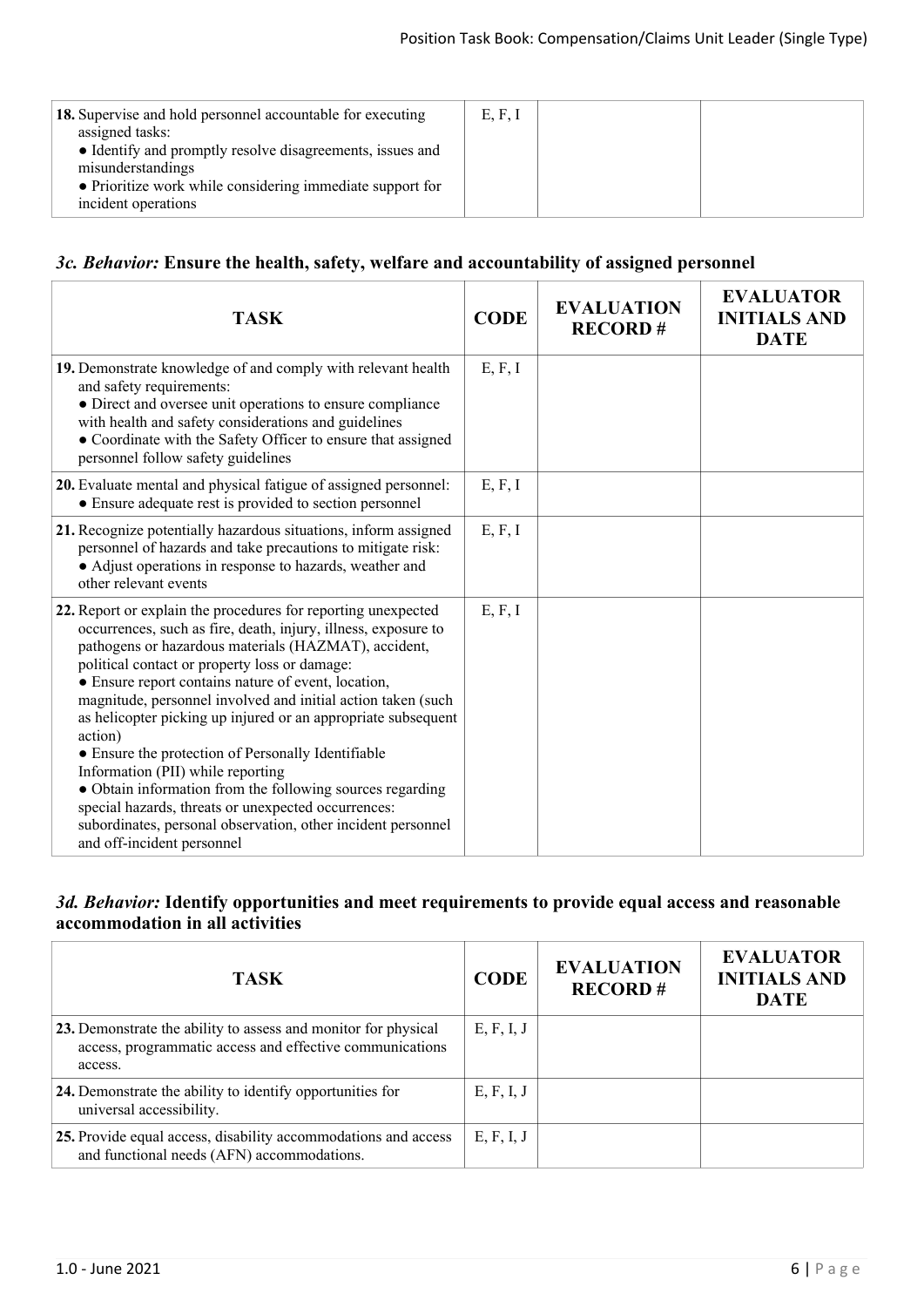# *4. Competency:* **Conduct operations and ensure completion of assigned tasks**

*Description:* Identify, analyze and apply relevant situational information and evaluate actions to complete assignments safely and meet identified objectives. Complete actions within established time frame.

#### *4a. Behavior:* **Set the unit priorities**

| <b>TASK</b>                                                                                                                                                                                                                               | <b>CODE</b> | <b>EVALUATION</b><br><b>RECORD#</b> | <b>EVALUATOR</b><br><b>INITIALS AND</b><br><b>DATE</b> |
|-------------------------------------------------------------------------------------------------------------------------------------------------------------------------------------------------------------------------------------------|-------------|-------------------------------------|--------------------------------------------------------|
| 26. Analyze work assignments and staffing levels to ensure<br>achievement of unit objectives.                                                                                                                                             | E, F, I     |                                     |                                                        |
| 27. Attend and participate in strategy meetings as necessary:<br>• Assess organizational needs<br>• Identify additional resource needs<br>• Identify critical factors to ensure unit success<br>• Prioritize incident and unit objectives | E, F, I     |                                     |                                                        |
| 28. Disseminate priorities and expected completion timelines to<br>staff.                                                                                                                                                                 | E, F, I     |                                     |                                                        |
| 29. Hold staff accountable for communicated priorities and<br>deadlines.                                                                                                                                                                  | E, F, I     |                                     |                                                        |

#### *4b. Behavior:* **Develop and implement plans**

| <b>TASK</b>                                                                                                                                                                                                                                                                                                                                                                                                  | <b>CODE</b> | <b>EVALUATION</b><br><b>RECORD#</b> | <b>EVALUATOR</b><br><b>INITIALS AND</b><br><b>DATE</b> |
|--------------------------------------------------------------------------------------------------------------------------------------------------------------------------------------------------------------------------------------------------------------------------------------------------------------------------------------------------------------------------------------------------------------|-------------|-------------------------------------|--------------------------------------------------------|
| <b>30.</b> Approve completed plans:<br>• Ensure plans are complete, accurate, realistically attainable<br>and relevant to the incident objectives                                                                                                                                                                                                                                                            | E, F, I     |                                     |                                                        |
| 31. Participate in the planning process:<br>• 1 Prepare for and participate in planning meetings<br>○ Assist in the development of plans, as necessary:<br>$\circ$ Long-range<br>o Strategic<br>$\circ$ Contingency<br>o Demobilization<br>○ Continuity of Operations Plan (COOP)                                                                                                                            | E, F, I     |                                     |                                                        |
| 32. Review, validate and modify plans:<br>• Analyze alternate strategies and explain decisions<br>· Validate or revise unit objectives<br>• Review information covering health and safety principles,<br>known hazards and importance of all periods<br>· Validate unit organizational structure<br>• Validate unit resource assignments<br>• Review reserve resources<br>• Evaluate immediate support needs | E, F, I     |                                     |                                                        |

#### *4c. Behavior:* **Coordinate with all appropriate personnel and stakeholders**

| <b>TASK</b>                                  | <b>CODE</b> | <b>EVALUATION</b><br><b>RECORD#</b> | <b>EVALUATOR</b><br><b>INITIALS AND</b><br>DATE |
|----------------------------------------------|-------------|-------------------------------------|-------------------------------------------------|
| 33. Coordinate cost data with the Cost Unit. | E, F, I     |                                     |                                                 |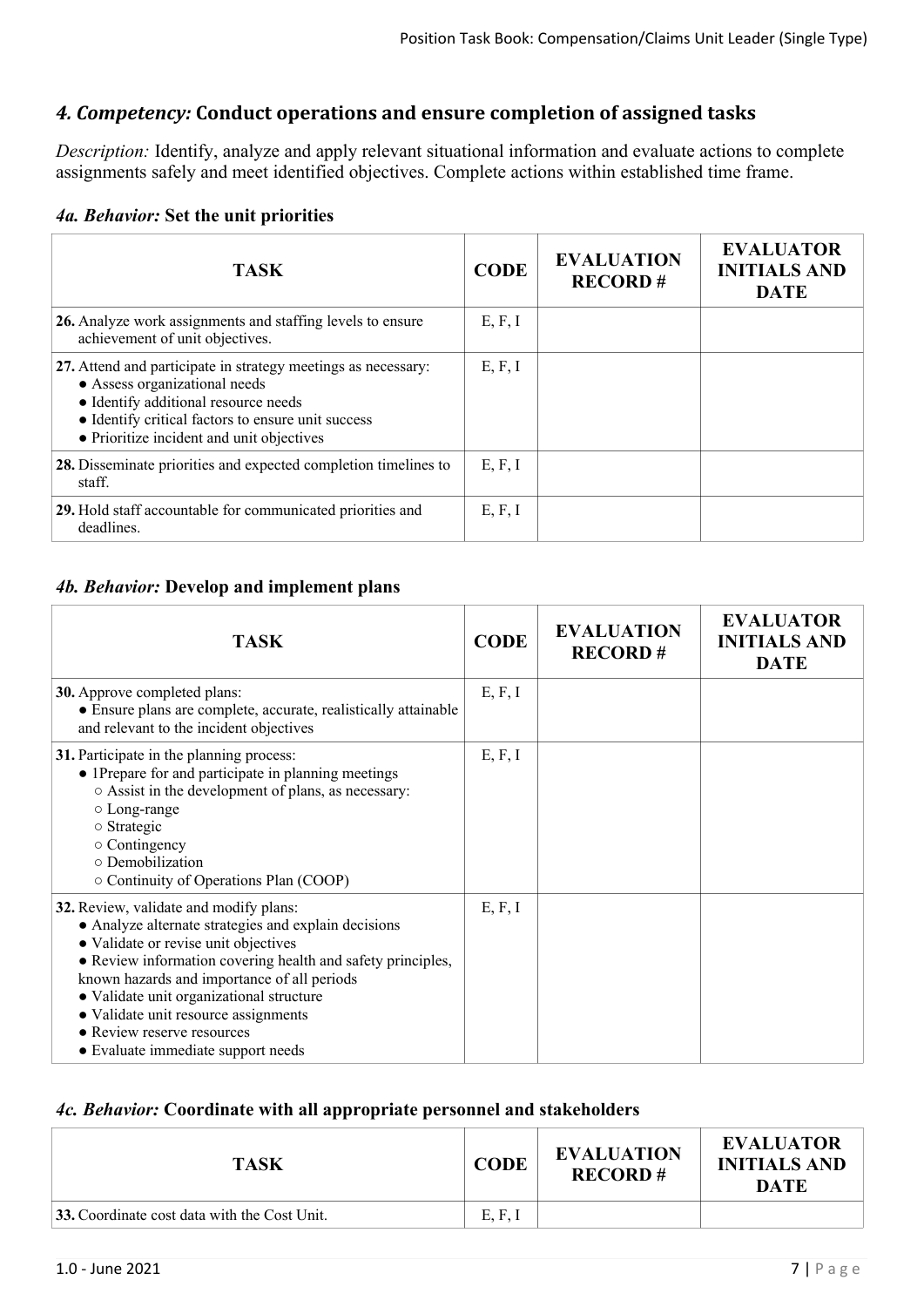| 34. Coordinate with the Safety Officer:<br>• Provide liaison with Occupational Safety and Health<br>Administration (OSHA)<br>• Ensure appropriate level of PPE and ensure that personnel<br>receive training on its use<br>• Determine accident trends and provide analysis of injuries | E, F, I |  |
|-----------------------------------------------------------------------------------------------------------------------------------------------------------------------------------------------------------------------------------------------------------------------------------------|---------|--|
| <b>35.</b> Establish contact with the Liaison Officer or<br>department/agency representatives.                                                                                                                                                                                          | E, F, I |  |
| 36. Establish effective relationships and coordinate with incident<br>personnel:<br>• IMT personnel<br>• Other supporting personnel                                                                                                                                                     | E, F, I |  |
| 37. Establish effective relationships with stakeholders and<br>partners in the impacted jurisdiction(s).                                                                                                                                                                                | E, F, I |  |
| 38. Establish procedures with the Medical Unit Leader or<br>appropriate personnel to facilitate prompt notification of<br>injuries and deaths.                                                                                                                                          | E, F, I |  |

# *4d. Behavior:* **Apply agency policy, contracts and agreements**

| TASK.                                                                                                                                                                                                                                                    | <b>CODE</b> | <b>EVALUATION</b><br><b>RECORD#</b> | <b>EVALUATOR</b><br><b>INITIALS AND</b><br><b>DATE</b> |
|----------------------------------------------------------------------------------------------------------------------------------------------------------------------------------------------------------------------------------------------------------|-------------|-------------------------------------|--------------------------------------------------------|
| 39. Complete all work according to organization/agency<br>direction, policy and incident objectives:<br>• Ensure that personnel complete all documentation<br>requirements according to organization/agency direction,<br>policy and incident objectives | E, F, I     |                                     |                                                        |
| 40. Demonstrate knowledge of and apply relevant legal,<br>regulatory and fiscal constraints.                                                                                                                                                             | E, F, I     |                                     |                                                        |

## *4e. Behavior:* **Ensure documentation is complete**

| <b>TASK</b>                                                                                                                                                                                                                                                            | <b>CODE</b> | <b>EVALUATION</b><br><b>RECORD#</b> | <b>EVALUATOR</b><br><b>INITIALS AND</b><br><b>DATE</b> |
|------------------------------------------------------------------------------------------------------------------------------------------------------------------------------------------------------------------------------------------------------------------------|-------------|-------------------------------------|--------------------------------------------------------|
| 41. Ensure the protection of PII.                                                                                                                                                                                                                                      | E, F, I     |                                     |                                                        |
| 42. Maintain and collect personal records related to incident:<br>$\bullet$ Time sheets<br>• Rental records<br>• Accident forms<br>• Property records<br>• Equipment time records<br>$\bullet$ • Receipts                                                              | E, F, I     |                                     |                                                        |
| 43. Maintain and submit incident records for events, personnel,<br>equipment, supplies and other data for incident management<br>needs:<br>• Property loss/damage reports<br>• Agency-required incident reports<br>• Activity log<br>• Changes in strategy and tactics | E, F, I     |                                     |                                                        |
| 44. Review documents for accuracy, timeliness and appropriate<br>distribution.                                                                                                                                                                                         | E, F, I     |                                     |                                                        |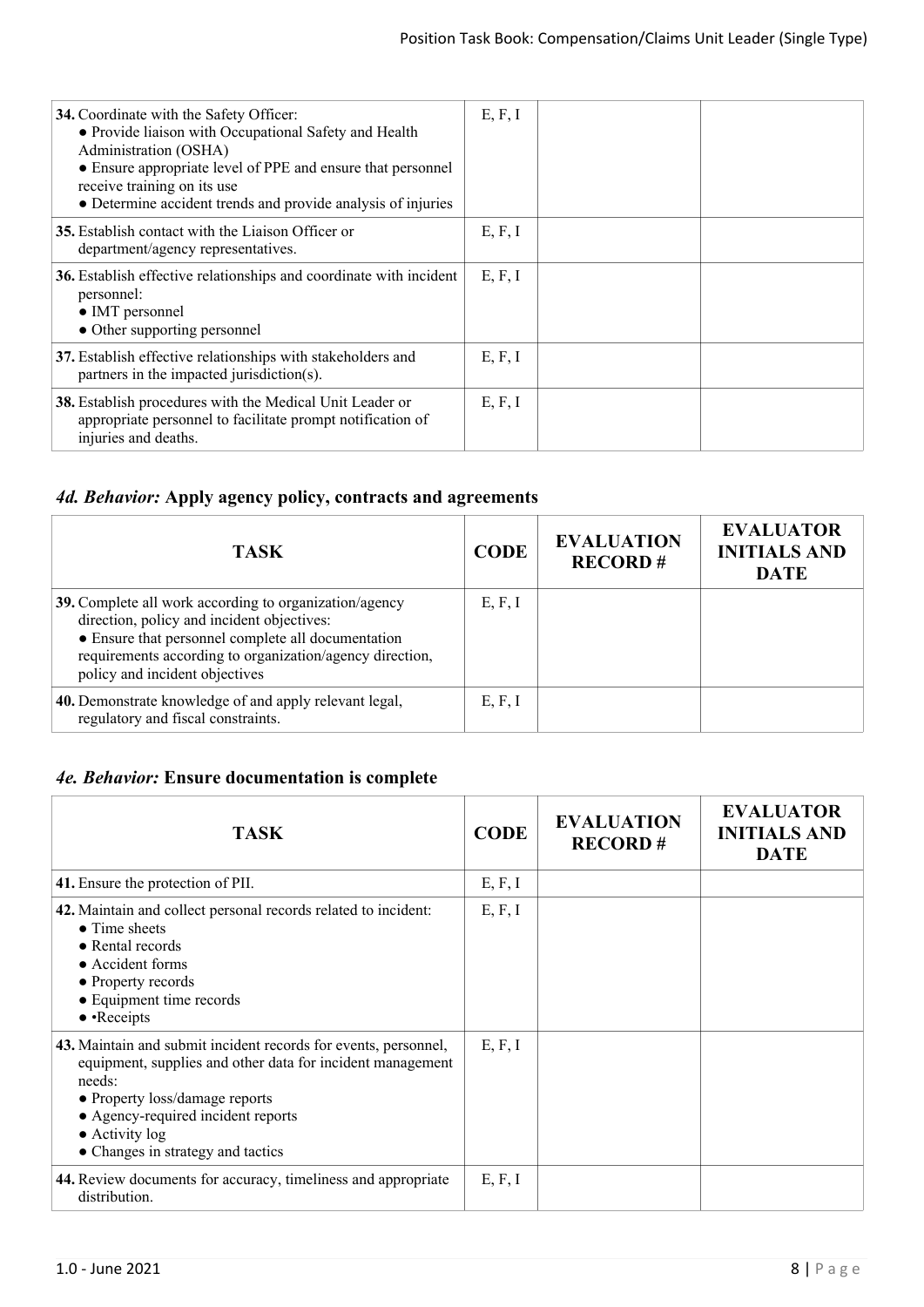| <b>TASK</b>                                                                                                                                          | <b>CODE</b> | <b>EVALUATION</b><br><b>RECORD#</b> | <b>EVALUATOR</b><br><b>INITIALS AND</b><br><b>DATE</b> |
|------------------------------------------------------------------------------------------------------------------------------------------------------|-------------|-------------------------------------|--------------------------------------------------------|
| 45. Arrange for notification of next of kin for serious injuries<br>and deaths, working with the affected individual's<br>supervisor.                | E, F, I     |                                     |                                                        |
| 46. Ensure that electronic and hard copies of compensation and<br>claims policies, procedures and reference materials are<br>accessible.             | E, F, I     |                                     |                                                        |
| 47. Evaluate and analyze information regarding compensation<br>and claims requests.                                                                  | E, F, I     |                                     |                                                        |
| <b>48.</b> Monitor and report on status of hospitalized personnel.                                                                                   | E, F, I     |                                     |                                                        |
| 49. Provide programmatic and operational technical assistance to<br>internal and external stakeholders:<br>• Insurance guidance<br>• Risk management |             |                                     |                                                        |
| • Process and procedures for reporting claims<br>• Workers' compensation expertise                                                                   |             |                                     |                                                        |

#### *4f. Behavior:* **Determine compensation and claims processes and procedures**

## *4g. Behavior:* **Administer Compensation and Claims**

| <b>TASK</b>                                                                                                                                                         | <b>CODE</b> | <b>EVALUATION</b><br><b>RECORD#</b> | <b>EVALUATOR</b><br><b>INITIALS AND</b><br><b>DATE</b> |
|---------------------------------------------------------------------------------------------------------------------------------------------------------------------|-------------|-------------------------------------|--------------------------------------------------------|
| 50. Determine accidents and injuries to date and maintain log of<br>all injuries that occur during the incident.                                                    | E, F, I     |                                     |                                                        |
| 51. Determine status of injury/accident investigations.                                                                                                             | E, F, I     |                                     |                                                        |
| 52. Ensure completion of written authority for persons requiring<br>medical treatment.                                                                              | E, F, I     |                                     |                                                        |
| <b>53.</b> Establish procedure for identifying and documenting<br>potential claims.                                                                                 | E, F, I     |                                     |                                                        |
| 54. Maintain copies of HAZMAT and other medical debriefings<br>and include them in the final incident package.                                                      | E, F, I     |                                     |                                                        |
| 55. Maintain sensitive paperwork in accordance with the Health<br>Insurance Portability and Accountability Act (HIPAA) and<br>other pertinent laws and regulations. | E, F, I     |                                     |                                                        |
| 56. Participate with injury/accident investigation teams.                                                                                                           | E, F, I     |                                     |                                                        |
| 57. Provide the correct billing forms to medical facilities.                                                                                                        | E, F, I     |                                     |                                                        |
| 58. Review all statements from witnesses, Safety Officer,<br>Medical Unit and appropriate personnel for completeness<br>and accuracy.                               | E, F, I     |                                     |                                                        |
| 59. Review volunteer registration process to ensure it captures<br>the necessary information for potential compensation and<br>claims issues.                       | E, F, I     |                                     |                                                        |